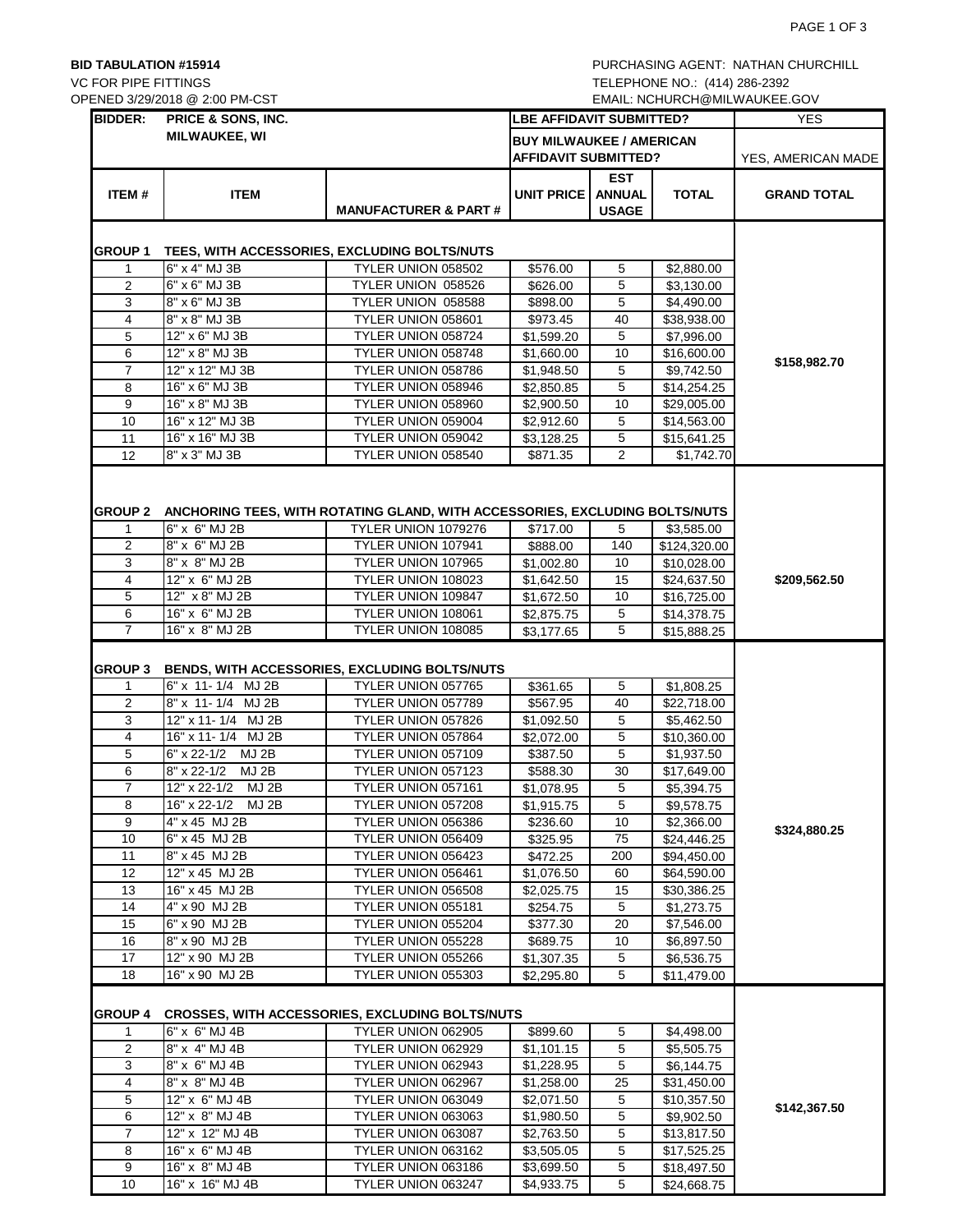Г

| <b>GROUP 5</b> |                                   | CAPS, WITH ACCESSORIES, EXCLUDING BOLTS/NUTS                              |                          |          |              |              |
|----------------|-----------------------------------|---------------------------------------------------------------------------|--------------------------|----------|--------------|--------------|
| 1              | 4" MJ                             | TYLER UNION 069751                                                        | \$101.75                 | 5        | \$508.75     |              |
| 2              | 4" MJ W/2" IPT                    | TYLER UNION 069904                                                        | \$133.50                 | 5        | \$667.50     |              |
| 3              | 6" MJ                             | TYLER UNION 069768                                                        | \$154.50                 | 15       | \$2,317.50   |              |
| 4              | 6" MJ W/2" IPT                    | TYLER UNION 069959                                                        | \$177.90                 | 5        | \$889.50     |              |
| 5              | 8" MJ                             | TYLER UNION 069775                                                        | \$212.95                 | 20       | \$4,259.00   |              |
| 6              | 8" MJ W/2" IPT                    | TYLER UNION 070009                                                        | \$247.50                 | 5        | \$1,237.50   | \$24,674.75  |
| $\overline{7}$ | 12" MJ                            | TYLER UNION 069799                                                        | \$368.15                 | 5        | \$1,840.75   |              |
| 8              | 12" MJ W/2" IPT                   | TYLER UNION 070061                                                        | \$401.45                 | 5        | \$2,007.25   |              |
| 9              | 16" MJ                            | TYLER UNION 069812                                                        | \$1,061.90               | 5        | \$5,309.50   |              |
| 10             | 16" MJ W/2" IPT                   | TYLER UNION 070108                                                        | \$1,127.50               | 5        | \$5,637.50   |              |
|                |                                   |                                                                           |                          |          |              |              |
| <b>GROUP 6</b> |                                   | PLUGS, WITH ACCESSORIES, EXCLUDING BOLTS/NUTS                             |                          |          |              |              |
| 1              | $4"$ MJ                           | TYLER UNION 069348                                                        | \$62.15                  | 5        | \$310.75     |              |
| 2              | 4" MJ W/2" IPT                    | TYLER UNION 069515                                                        | \$96.70                  | 5        | \$483.50     |              |
| 3              | 6" MJ                             | TYLER UNION 069355                                                        | \$94.70                  | 10       | \$947.00     |              |
| 4              | 6" MJ W/2" IPT                    | TYLER UNION 069577                                                        | \$131.20                 | 5        | \$656.00     |              |
| 5              | 8" MJ                             | TYLER UNION 069362                                                        | \$170.70                 | 10       | \$1,707.00   | \$12,166.05  |
| 6              | 8" MJ W/2" IPT                    | TYLER UNION 069614                                                        | \$206.20                 | 5        | \$1,031.00   |              |
| $\overline{7}$ | 12" MJ                            | TYLER UNION 069386                                                        | \$318.70                 | 10       | \$3,187.00   |              |
| 8              | 12" MJ W/2" IPT                   | TYLER UNION 069669                                                        | \$353.20                 | 2        | \$706.40     |              |
| 9              | 16" MJ                            | TYLER UNION 069409                                                        | \$748.80                 | 2        | \$1,497.60   |              |
| 10             | 16" MJ W/2" IPT                   | TYLER UNION 069683                                                        | \$819.90                 | 2        | \$1,639.80   |              |
| <b>GROUP 7</b> |                                   | <b>REDUCERS, WITH ACCESSORIES, EXCLUDING BOLTS/NUTS</b>                   |                          |          |              |              |
| 1              | 6" x 3" MJ 2B                     | TYLER UNION 063988                                                        | \$295.80                 | 3        | \$887.40     |              |
| 2              | 6" x 3" MJ SEB                    | TYLER UNION 064848                                                        | \$231.35                 | 3        | \$694.05     |              |
| 3              | 6" x 4" MJ 2B                     | TYLER UNION 064008                                                        | \$336.40                 | 3        | \$1,009.20   |              |
| 4              | 6" x 4" MJ SEB                    | TYLER UNION 064802                                                        | \$280.00                 | 3        | \$840.00     |              |
| 5              | 8" x 4" MJ 2B                     | TYLER UNION 064046                                                        | \$438.00                 | 3        | \$1,314.00   |              |
| 6              | 8" x 4" MJ SEB                    | TYLER UNION 064909                                                        | \$404.00                 | 3        | \$1,212.00   |              |
| $\overline{7}$ | 8" x 6" MJ 2B                     | TYLER UNION 064060                                                        | \$485.00                 | 20       | \$9,700.00   |              |
| 8              | 8" x 6" MJ SEB                    | TYLER UNION 064923                                                        | \$410.00                 | 20       | \$8,200.00   |              |
| 9              | 12" x 6" MJ 2B                    | TYLER UNION 064169                                                        | \$753.00                 | 3        | \$2,259.00   | \$50,304.65  |
| 10             | 12" x 6" MJ SEB                   | TYLER UNION 065029                                                        | \$704.00                 | 3        | \$2,112.00   |              |
| 11             | 12" x 8" MJ 2B                    | TYLER UNION 064183                                                        | \$875.00                 | 3        | \$2,625.00   |              |
| 12             | 12" x 8" MJ SEB                   | TYLER UNION 065043                                                        | \$762.00                 | 3        | \$2,286.00   |              |
| 13             | 16" x 8" MJ 2B                    | TYLER UNION 064329                                                        | \$1,475.00               | 3        | \$4,425.00   |              |
| 14             | 16" x 8" MJ SEB                   | TYLER UNION 065180                                                        | \$1,192.00               | 3        | \$3,576.00   |              |
| 15             | 16" x 12" MJ 2B                   | TYLER UNION 064367                                                        | \$1.560.00               | 3        | \$4,680.00   |              |
| 16             | 16" x 12" MJ SEB                  | TYLER UNION 065227                                                        | \$1,495.00               | 3        | \$4,485.00   |              |
|                |                                   |                                                                           |                          |          |              |              |
|                |                                   | GROUP 8 SLEEVES, MJ, SOLID, 2BELL, WITH ACCESSORIES, EXCLUDING BOLTS/NUTS |                          |          |              |              |
| 1              | 6" x 7 1/2" MJ                    | TYLER UNION 068785                                                        | \$284.80                 | 5        | \$1,424.00   |              |
| 2              | 6" x 12" MJ                       | TYLER UNION 068792                                                        | \$305.10                 | 40       | \$12,204.00  |              |
| 3              | 8" x 7 1/2" MJ                    | TYLER UNION 068808                                                        | \$389.50                 | 10       | \$3,895.00   |              |
| 4              | 8" x 12" MJ                       | TYLER UNION 068815                                                        | \$391.15                 | 150      | \$58,672.50  |              |
| 5              | 12" x 7 1/2" MJ                   | TYLER UNION 068846                                                        | \$693.40                 | 3        | \$2,080.20   |              |
| 6              | 12" x 12" MJ                      | TYLER UNION 068853                                                        | \$820.15                 | 50       | \$41,007.50  |              |
| 7              | 16" x 9 1/2" MJ                   | TYLER UNION 068884                                                        | \$1,210.00               | 3        | \$3,630.00   | \$493,054.45 |
| 8              | 16" x 15" MJ                      | TYLER UNION 068891                                                        | \$1,665.00               | 30       | \$49,950.00  |              |
| 9              | 4" x 12" MJ DP                    | TYLER UNION 069003                                                        | \$342.25                 | 5        | \$1,711.25   |              |
| 10             | 6" x 12" MJ DP                    | TYLER UNION 069027                                                        | \$440.30                 | 130      | \$57,239.00  |              |
| 11<br>12       | 8" x 12" MJ DP<br>12" x 12" MJ DP | TYLER UNION 069041<br>TYLER UNION 068983                                  | \$580.00                 | 50<br>40 | \$29,000.00  |              |
| 13             | 16" x 15" MJ DP                   | TYLER UNION 069089                                                        | \$1,394.90<br>\$3,528.90 | 50       | \$55,796.00  |              |
|                |                                   |                                                                           |                          |          | \$176,445.00 |              |